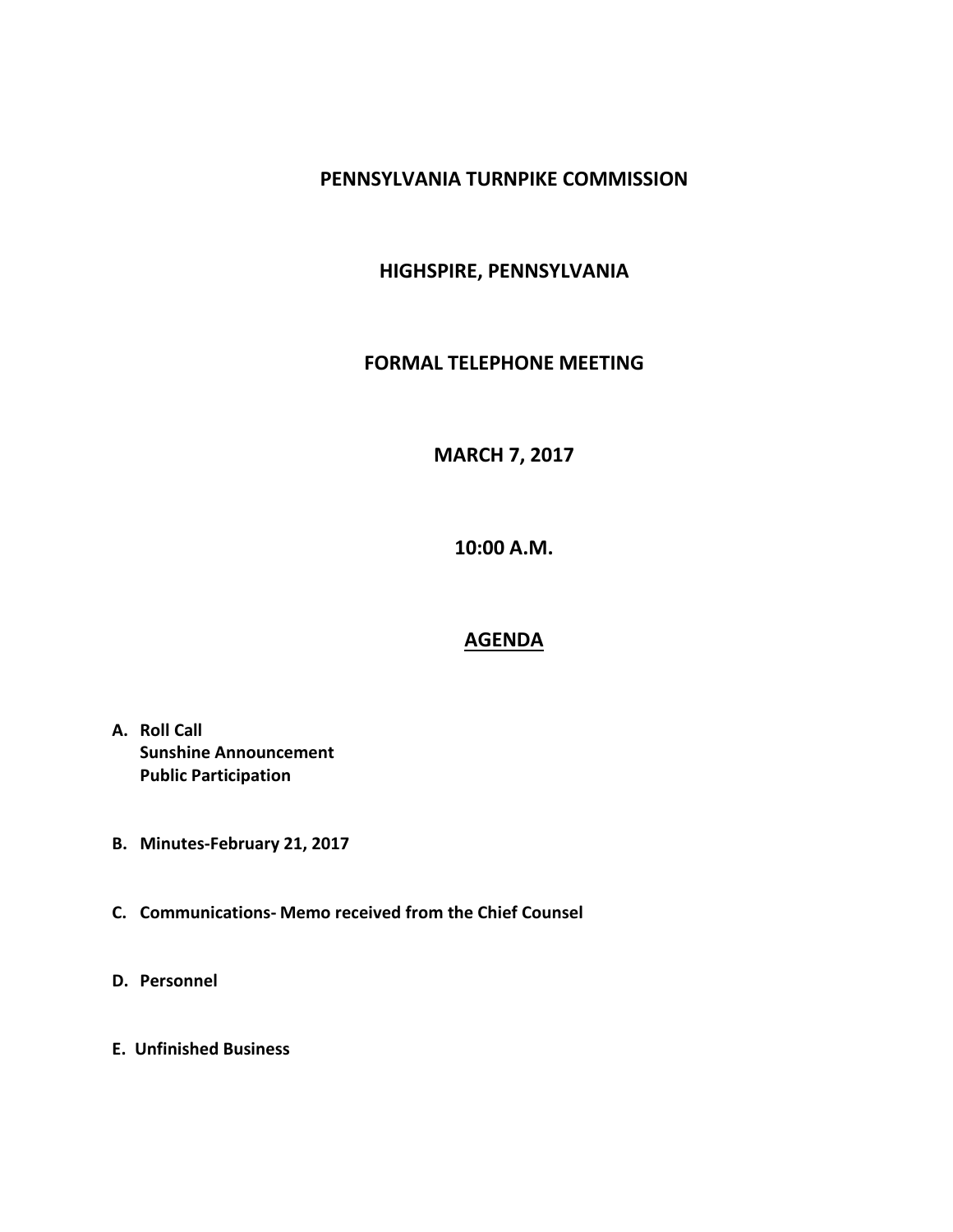- **1. Adopt revisions to the Policies listed in memos "a" and "b":**
	- **a. Policy 3.06, Driver's License Records Check and Loss of Driving Privilege, to revise the guidelines that apply when an employee's operating privilege is cancelled, recalled, restricted, revoked or suspended;**
	- **b. Policy 7.14, Non-Revenue Program for PTC Employees, to include a non-revenue transponder program for Commission employees.**
- **2. Approve the negotiation and execution of the Agreements for the items listed in memos "a" and "b:**
	- **a. Settlement and Release Agreement with Michelle Ritter, and authorize the issuance of a check for the settled amount;**
	- **b. Road Vacation Agreement with the Township of Charlestown for the Township to vacate the existing legal right-of-way of Longford Drive which ends at the Turnpike limited access rightof-way line at MP 320 eastbound.**
- **3. Approve the Right-of-Way Requests for the items listed in memos "a" through "e":**
	- **a. Acquisition of Right-of-Way #14129A-6 (Jerry Mazza-owner, Custom Homes, Inc.-tenant), a partial take parcel necessary for construction of the Southern Beltway, Rt. 22 to I-79, by authorizing payment of \$16,425.00 representing business dislocation damages to Custom Homes, Inc.; authorize the appropriate Commission officials to execute the Settlement Agreement and other documents that may be required for closing; and authorize the payment of additional statutory damages as calculated by the Right-of-Way Administrator and approved by the Chief Counsel;**
	- **b. Acquisition of Right-of-Way #6515-A (Jon D. & Kathy C. Delp), a partial take parcel necessary for the total reconstruction project from MP A31.00 to MP A38.00 by authorizing the acquisition of the required conservation easement and authorizing the appropriate Commission officials to execute the Conservation Easement as prepared and approved by the Legal Department;**
	- **c. Acquisition of Right-of-Way #7169-E (PECO Energy Company), a partial take parcel necessary for construction of the I-95 Interchange Route 13 Connector by authorizing payment of \$21,500.00 representing fair market value to PECO Energy Company; authorize the appropriate Commission officials to execute the Agreement of Sale and other documents that may be required for closing; authorize the payment of additional statutory damages, as calculated by the Right-of-Way Administrator and approved by the Chief Counsel; and**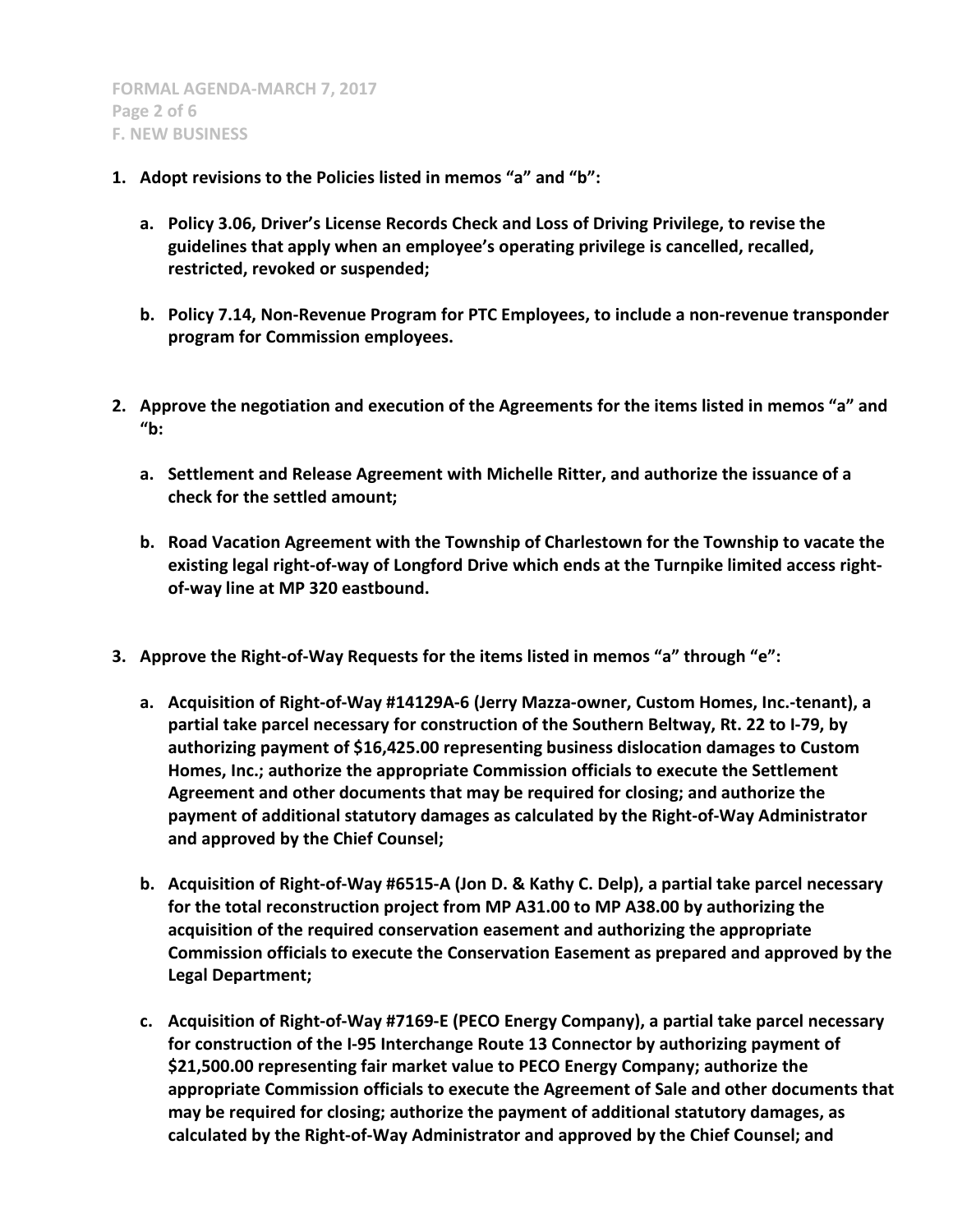**payment of fair market value to the property owner is contingent upon its delivery of a deed prepared by the Legal Department;**

- **d. Acquisition of Right-of-Way #1093-B (Richard M. & Kimberly Kuhns-Schoedel), a partial take parcel necessary for the total reconstruction project from MP 128.00 to MP 134.00 by authorizing payment of \$22,026.64 representing fair market value and pro-rated taxes to Richard M. & Kimberly Kuhns-Schoedel; authorize the appropriate Commission officials to execute the Agreement of Sale and other documents that may be required for closing; authorize the payment of additional statutory damages as calculated by the Right-of-Way Administrator and approved by the Chief Counsel; and payment of damages to the property owners is contingent upon their delivery of a deed prepared by the Legal Department;**
- **e. Transfer of 351 square feet of Commission right-of-way in Carroll Township, Washington County, to the Pennsylvania Department of Transportation (PennDOT) for PennDOT's replacement of a structure carrying SR 0481 over Taylor Creek; and authorize the execution of an Interagency Agreement and quit claim deed as reviewed and approved by the Legal Department.**
- **4. Approve advertising for the items listed in memos "a" through "d":**
	- **a. Architectural firm to perform design and construction phase services;**
	- **b. Mechanical/electrical/plumbing (MEP) firm to perform design and construction phase services;**
	- **c. Firms experienced in municipal bond financing, related securities laws and taxation; to create a pool of qualified firms, and inclusion of the selected qualified firms in the various established pools;**
	- **d. Underwriting firms; to create a pool of qualified firms, and inclusion of the selected qualified firms in the various established pools.**
- **5. Approve the Award of Bids, Change Order and the Issuance of Purchase Orders for the items listed in memos "a" through "e":**
	- **a. Change Order for sludge and residual waste water removal (thru June 30, 2017) with Allstate Power Vac Inc., for extra cleaning services due to excessive sediment in the tanks; at a cost of \$65,000.00;**
	- **b. Storage Area Network (SAN) system, utilizing the Commonwealth's contract with World Wide Technology, Inc.; at a total award of \$376,963.15;**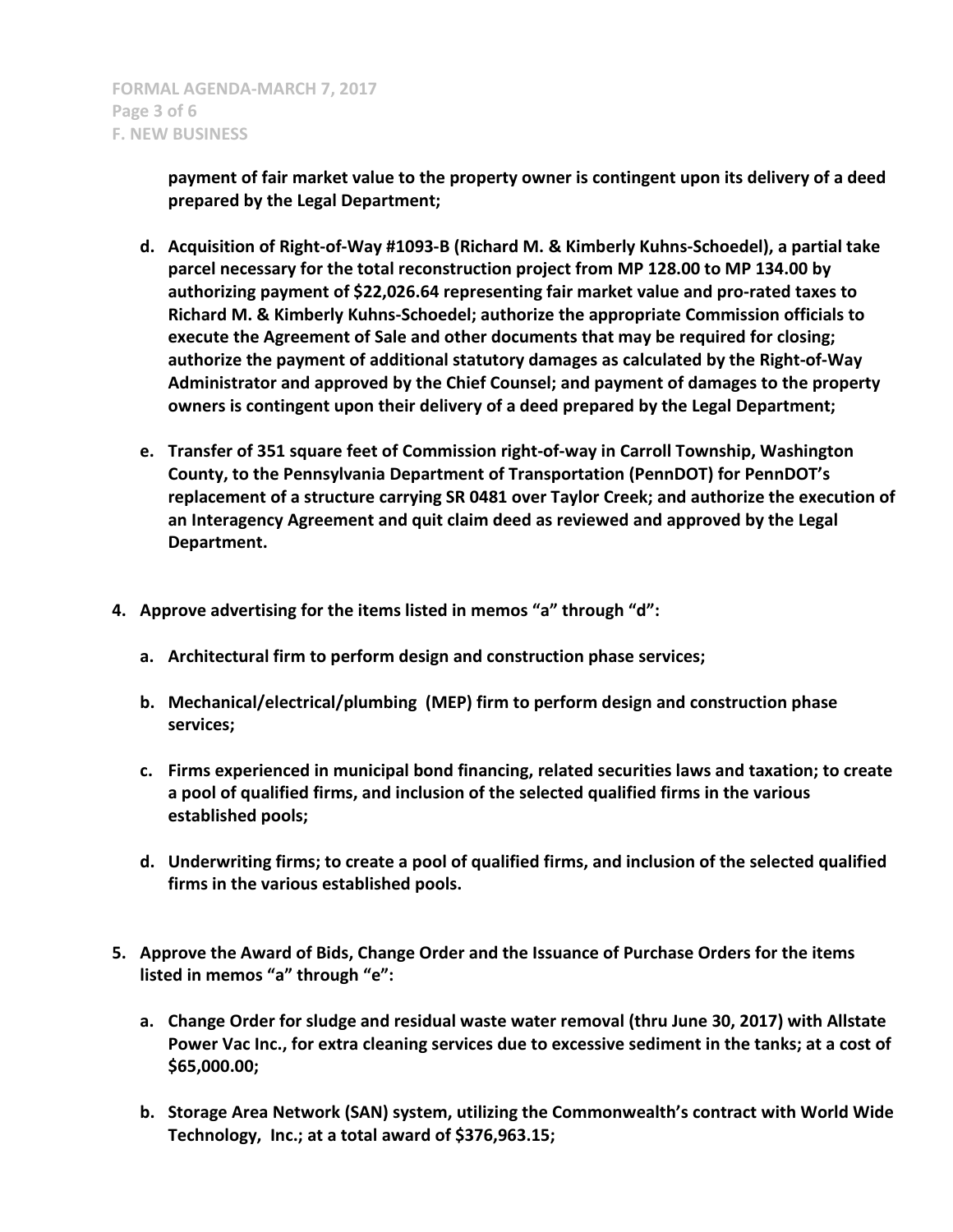**c. Job Order Contracts (JOC) for general, electrical plumbing, HVAC (April 9, 2017 – April 8, 2019), to the lowest responsive and responsible bidders:**

| <b>GENERAL</b>                                                             |               |                   |
|----------------------------------------------------------------------------|---------------|-------------------|
| <b>Clark Contractors, Inc.</b>                                             | \$5,500,000   | District 1        |
| <b>Clark Contractors, Inc.</b>                                             | 3,500,000     | <b>District 2</b> |
| <b>Clark Contractors, Inc.</b>                                             | 3,000,000     | <b>District 3</b> |
| <b>Clark Contractors, Inc.</b>                                             | 3,000,000     | <b>District 4</b> |
| <b>Clark Contractors, Inc.</b>                                             | 3,000,000     | <b>District 5</b> |
| <b>TOTAL GENERAL</b>                                                       | \$18,000,000  |                   |
| <b>ELECTRICAL</b>                                                          |               |                   |
| TSB, Inc. dba Schultheis Electric                                          | \$<br>750,000 | District 1        |
| TSB, Inc. dba Schultheis Electric                                          | 500,000       | <b>District 2</b> |
| I.B. Abel, Inc.                                                            | 250,000       | <b>District 3</b> |
| <b>Clark Contractors, Inc.</b>                                             | 250,000       | <b>District 4</b> |
| I.B. Abel, Inc.                                                            | 250,000       | <b>District 5</b> |
| <b>TOTAL ELECTRIC</b>                                                      | \$2,000,000   |                   |
| <b>PLUMBING</b>                                                            |               |                   |
| <b>Clark Contractors, Inc.</b>                                             | \$<br>750,000 | District 1        |
| <b>Clark Contractors, Inc.</b>                                             | 500,000       | <b>District 2</b> |
| <b>Lobar Associates</b>                                                    | 250,000       | <b>District 3</b> |
| <b>Clark Contractors, Inc.</b>                                             | 250,000       | <b>District 4</b> |
| <b>Lobar Associates</b>                                                    | 250,000       | <b>District 5</b> |
| <b>TOTAL PLUMBING</b>                                                      | \$2,000,000   |                   |
| <b>HVAC</b>                                                                |               |                   |
| <b>MARC-Service, Inc.</b>                                                  | \$<br>750,000 | District 1        |
| <b>MARC-Service, Inc.</b>                                                  | 500,000       | <b>District 2</b> |
| <b>Blanski Energy Management</b>                                           | 250,000       | <b>District 3</b> |
| <b>Blanski Energy Management</b>                                           | 250,000       | <b>District 4</b> |
| <b>Blanski Energy Management</b>                                           | 250,000       | <b>District 5</b> |
| <b>TOTAL HVAC</b>                                                          | \$2,000,000   |                   |
| <b>TOTAL JOC AWARDS:</b>                                                   | \$24,000,000  |                   |
| Safety supplies and work gloves (March 8, 2017 – January 31, 2018), to the |               |                   |

- **d. Safety supplies and work gloves (March 8, 2017 – January 31, 2018), to the lowest responsive and responsible bidders: Stauffer Manufacturing \$ 45,000 Wesco Distribution, Inc. 75,000 TOTAL AWARDS: \$120,000**
- **e. PC refresh equipment and services, utilizing the Commonwealth's contract with CDW Government LLC; at a total award of \$1,471,044.40.**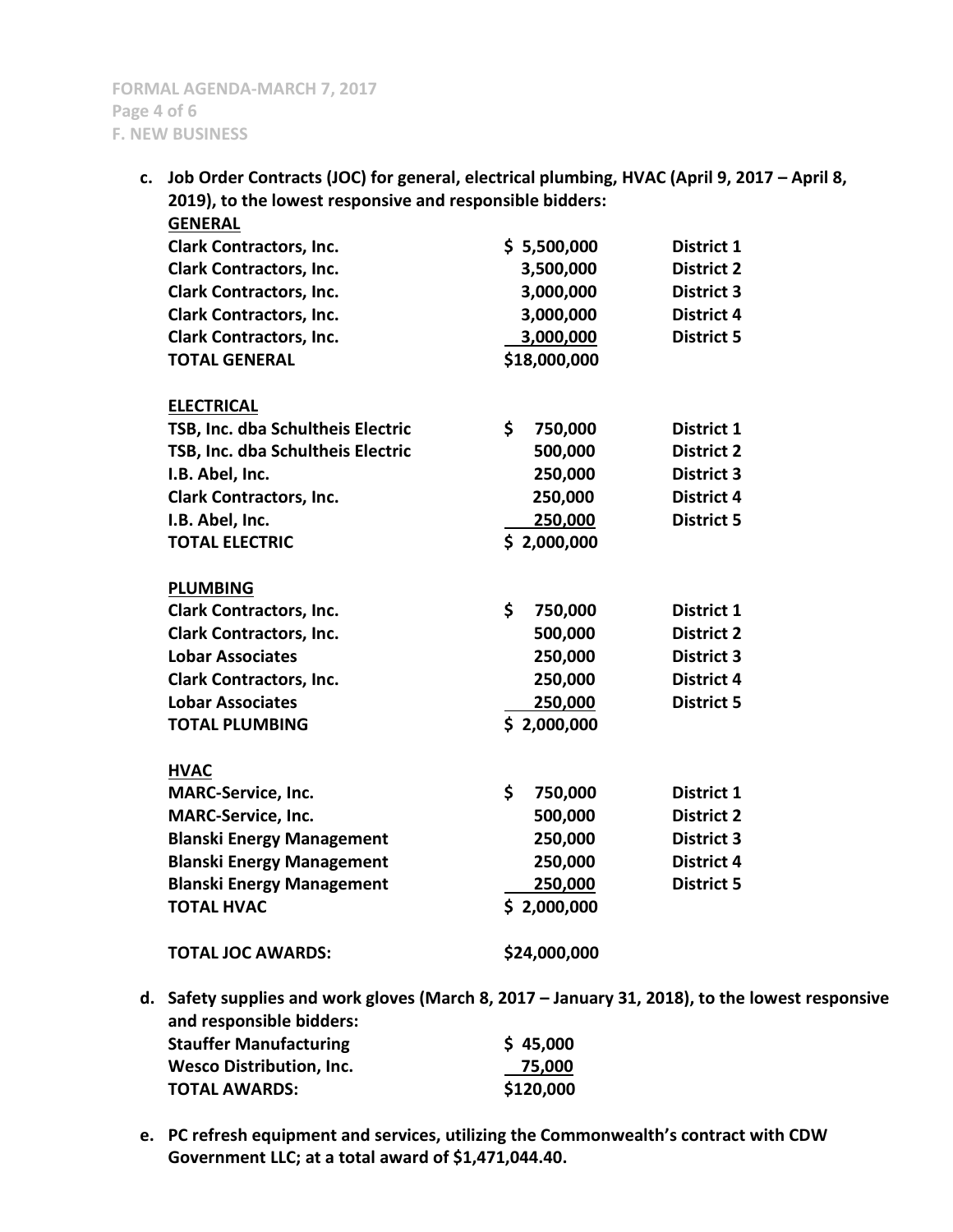- **6. Approve the Rejection and Re-advertising of a Contract and the Award of Contracts for the items listed in memos "a" through "c":**
	- **a. Reject all bids, due to lack of proper documentation and exceeding estimated amount, and approve re-advertising for Contract #EN-00115-03-03 for the installation of signs between MP A118.00 and MP A130.64;**
	- **b. Contract #T-174.00R001-3-02 for bituminous resurfacing between MP 173.25 and MP 179.94, to the lowest responsive and responsible bidder, New Enterprise Stone & Lime Co., Inc.; at a not-to-exceed amount of \$10,674,697.07 and contingency of \$500,000.00;**
	- **c. Contract #T-040.00T001-3-09 for roadway and bridge reconstruction from MP 39.62 to MP 44.04 and bituminous resurfacing from MP 47.07 to MP 47.78, to the lowest responsive and responsible bidder, Trumbull Corporation; at a not-to-exceed amount of \$89,935,612.25 and a contingency of \$4,000,000.00.**
- **7. Approve the Change Orders and Final Payments for the items listed in memos "a" through "c":**
	- **a. Change Order #2 and Final Payment for Contract #T-056.44R002-3-02 for bituminous resurfacing of the Pittsburgh Interchange ramps with The Lane Construction Corporation, for a decrease of \$36,917.29 to balance items to actual work completed, changes to the guiderail end anchorage system and ground mount delineators; for a final contract value of \$2,515,596.82 and final amount due to the contractor of \$251,953.63;**
	- **b. Final Payment for Contract #T-355.00P001-3-09 for electrical work for the mainline toll facility and Delaware River Bridge ORT, MP 351.43 to MP 354.18 and MP 357.96 to MP 358.32 with Phillips Brothers Electrical Contractors, Inc.; for a final contract value of \$1,061,195.73 and final amount due to the contractor of \$3,000.00;**
	- **c. Change Order #4 for Contract #T-355.00P001-3-13 for construction of the I-95/I-276 Interchange, Section D10 with PKF-Mark III, Inc., for an increase of \$1,010,095.03 to balance items to actual work completed, changes for over excavation and backfill, superpave, drainage, concrete barrier, E & S control, ductile iron pipe, tack coat, conservation district violation, a junction box, rebar, drilled caissons and concrete glare screen; for a revised notto-exceed amount of \$144,246,697.82.**
- **8. Approve the negotiation and execution of Supplemental Agreement #1 for Contract #EN-00087 for open-end storage tank management services with GAI Consultants for an additional \$250,000.00 to complete the soil and groundwater remediation project at the former Hempfield Service Plaza, to complete storage tank database coding and to complete tank operator training in Districts 1 and 4; for a revised not-to-exceed amount of \$2,250,000.00 and extend the completion date to December 31, 2018.**